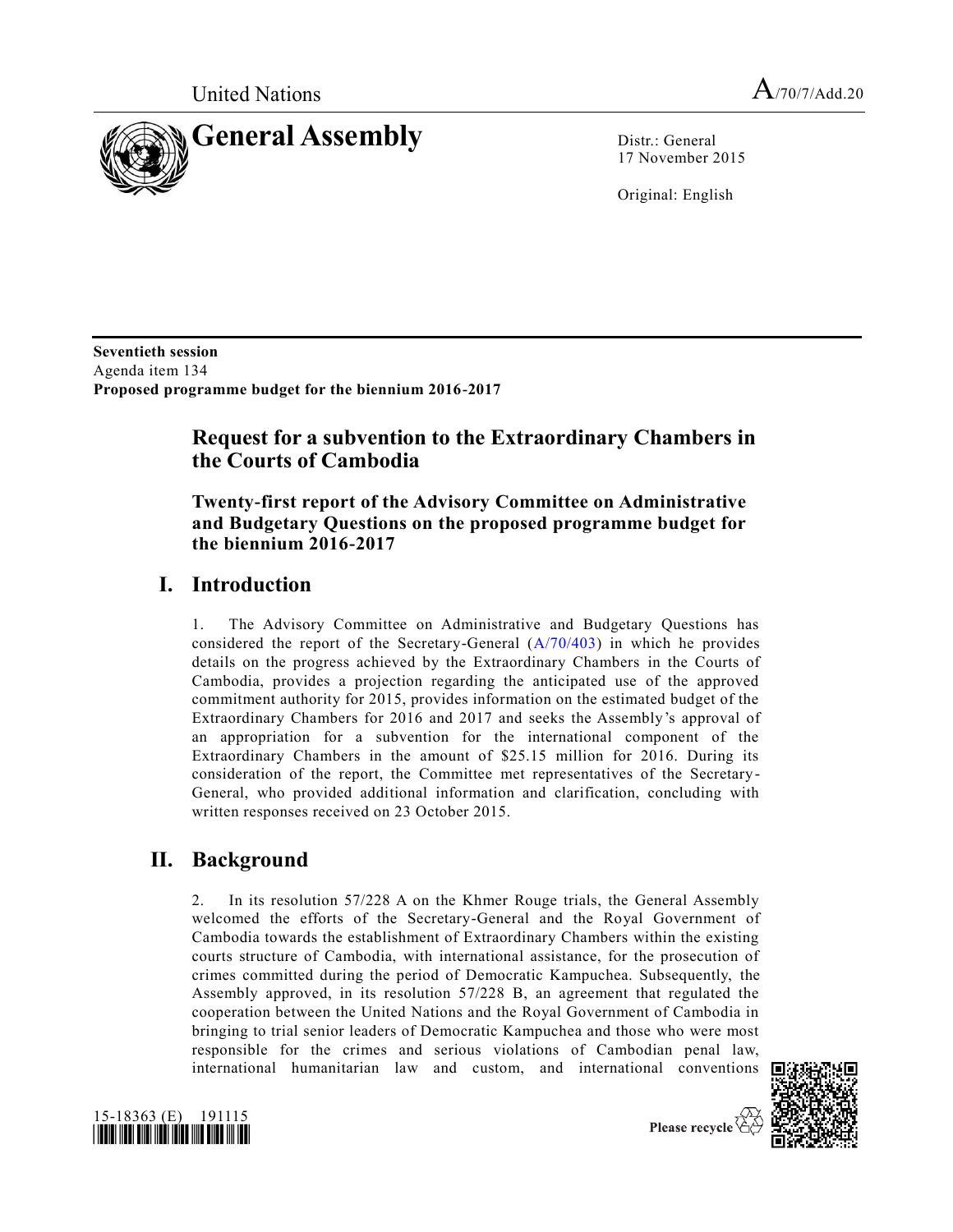recognized by Cambodia, that were committed during the period from 17 April 1975 to 6 January 1979. In paragraph 3 of the resolution, the Assembly decided that the expenses of the Extraordinary Chambers would be defrayed by the United Nations in accordance with the relevant provisions of the Agreement and would be borne by voluntary contributions from the international community.

3. In 2005, the Secretary-General reported to the General Assembly that sufficient contributions and pledges had been received to fund the international staff of the Extraordinary Chambers and their operations for a sustained period of time [\(A/60/565,](http://undocs.org/A/60/565) para. 3). The above-mentioned Agreement between the United Nations and the Royal Government of Cambodia thus entered into force on 29 April 2005. Since then, the Secretary-General has issued five reports on the Khmer Rouge trials in which he has provided updates on the progress achieved towards establishing and operating the Extraordinary Chambers [\(A/62/304,](http://undocs.org/A/62/304) [A/67/380,](http://undocs.org/A/67/380) [A/68/532,](http://undocs.org/A/68/532) [A/69/536](http://undocs.org/A/69/536) and [A/70/403\)](http://undocs.org/A/70/403).

4. The Extraordinary Chambers comprise both national and international components that are separately financed. The Royal Government of Cambodia is responsible for the salaries of the Cambodian judges and local personnel, while the United Nations is responsible for those of the international judges and international personnel, pursuant to articles 15 and 16 of the above-mentioned Agreement.

5. In his report of 2012 on the Khmer Rouge trials [\(A/67/380\)](http://undocs.org/A/67/380), the Secretary-General first alerted Member States to the adverse cash position and the steadily worsening financial position of the Extraordinary Chambers. At that time, he indicated that the international component faced an acute funding shortfall that could jeopardize the future operations of the Chambers (para. 66). In 2013, the Secretary-General informed the General Assembly that the national component was experiencing a serious shortfall in pledges for that year, creating a funding crisis of greater severity than that of the international component [\(A/68/532,](http://undocs.org/A/68/532) para. 31).

6. Subsequently, following its consideration of the report of the Secretary-General and the conclusions and recommendations of the Advisory Committee thereon (see [A/68/7/Add.12\)](http://undocs.org/A/68/7/Add.12), the General Assembly, in its resolution 68/247 B, authorized the Secretary-General, as an exceptional measure, to enter into commitments in an amount not to exceed \$15.54 million to supplement the voluntary resources of the international component for the period from 1 January to 31 December 2014. Those funds, however, were never drawn upon, as voluntary funding eventually covered the international component's obligations during 2014 in full.

7. In his report of 2014 [\(A/69/536\)](http://undocs.org/A/69/536), the Secretary-General highlighted the continuing financial challenges facing both the international and national components of the Extraordinary Chambers and requested the approval of a subvention of up to \$28,983,200 (comprising \$23,954,400 for the international component and \$5,028,800 for the national component) for the period from 1 January to 31 December 2015. By its resolution 69/274 A, the General Assembly endorsed the recommendations contained in the report of the Advisory Committee [\(A/69/652\)](http://undocs.org/A/69/652) and authorized the Secretary-General, as an exceptional measure, to enter into commitments in an amount not to exceed \$12.1 million to supplement the voluntary financial resources of the international component of the Extraordinary Chambers for the period from 1 January to 31 December 2015.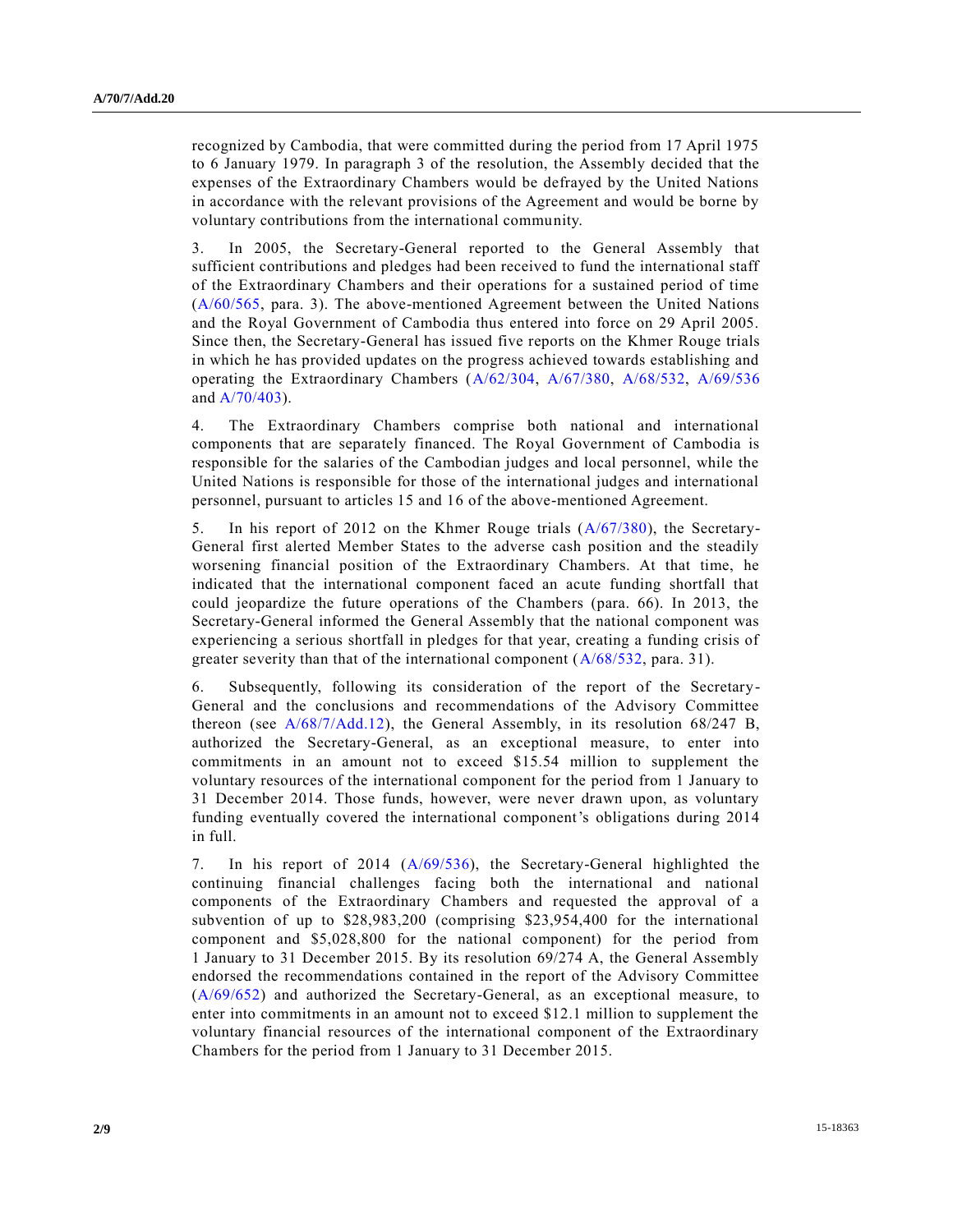### **III. Case progress and management**

8. Periodic reports of the Secretary-General have contained details concerning the progress of cases before the Extraordinary Chambers.<sup>1</sup> Information on the progress made in the four case files during the most recent reporting period is provided in sections I and II of the most recent report of the Secretary-General [\(A/70/403\)](http://undocs.org/A/70/403). The report indicates that case 001, against Kaing Guek Eav, alias "Duch", was the first case tried before the Chambers. His conviction became final by the appeal decision of the Supreme Court Chamber of 3 February 2012. He was sentenced to life imprisonment. Case 002, against Nuon Chea and Khieu Samphan, has been severed into two cases: case  $002/1$  (crimes against humanity) and case 002/2 (genocide and other crimes). In case 002/1, the Trial Chamber pronounced its judgement on 7 August 2014. The accused were sentenced to life imprisonment; both have appealed the convictions and the Chamber has commenced initial appeal hearings. In case 002/2, the trial commenced with opening statements on 17 October 2014, and evidentiary hearings commenced on 8 January 2015. Judicial investigations are ongoing in cases 003 and 004.

9. Pursuant to the request of the General Assembly in its resolution 68/247 B for a case completion strategy along with a clear road map, the Extraordinary Chambers submitted a completion plan that details the remaining work to be completed in the proceedings of which they are currently seized.<sup>2</sup> On the basis of current projections, the earliest anticipated completion of judicial proceedings in case 002 will be in the third quarter of 2017, with the delivery of a trial judgement in case 002/02, absent any appeal. Current projections estimate the delivery of any appeal judgement in case 002/2 to be in 2019. The timelines for cases 003 and 004 cannot be foreseen yet. The phases of judicial investigation in cases 003 and 004 are projected to conclude in 2015 and 2016, respectively. The projected milestones include the conclusion of judicial investigation in case 004 and the issuance of closing orders in cases 003 and 004, with decisions of the co-investigating judges to send either or both of the cases for trial, in whole or in part, or to dismiss the proceedings.

10. **The Advisory Committee acknowledges the progress made in the current judicial proceedings and welcomes the regular updates to the comprehensive completion plan. The Committee reiterates its encouragement of the full implementation of all measures necessary to expedite case completion and notes that the plan foresees judicial activity for several more years beyond the current financial period.** 

## **IV. Current financial position**

**\_\_\_\_\_\_\_\_\_\_\_\_\_\_\_\_\_\_**

11. In its consideration of document [A/70/403,](http://undocs.org/A/70/403) information was provided to the Advisory Committee, upon request, summarizing the Court's annual expenditure by funding source and component, which is reflected in the annex to the present report.

<sup>&</sup>lt;sup>1</sup> Se[e A/58/617,](http://undocs.org/A/58/617) [A/59/432](http://undocs.org/A/59/432) and Add.1[, A/60/565,](http://undocs.org/A/60/565) [A/62/304,](http://undocs.org/A/62/304) [A/67/380,](http://undocs.org/A/67/380) [A/68/532](http://undocs.org/A/68/532) an[d A/69/536.](http://undocs.org/A/69/536)

 $2^2$  The most recent revision of the case completion plan is contained in revision 6, dated 30 September 2015, and is available from www.eccc.gov.kh/en/about-eccc/finances.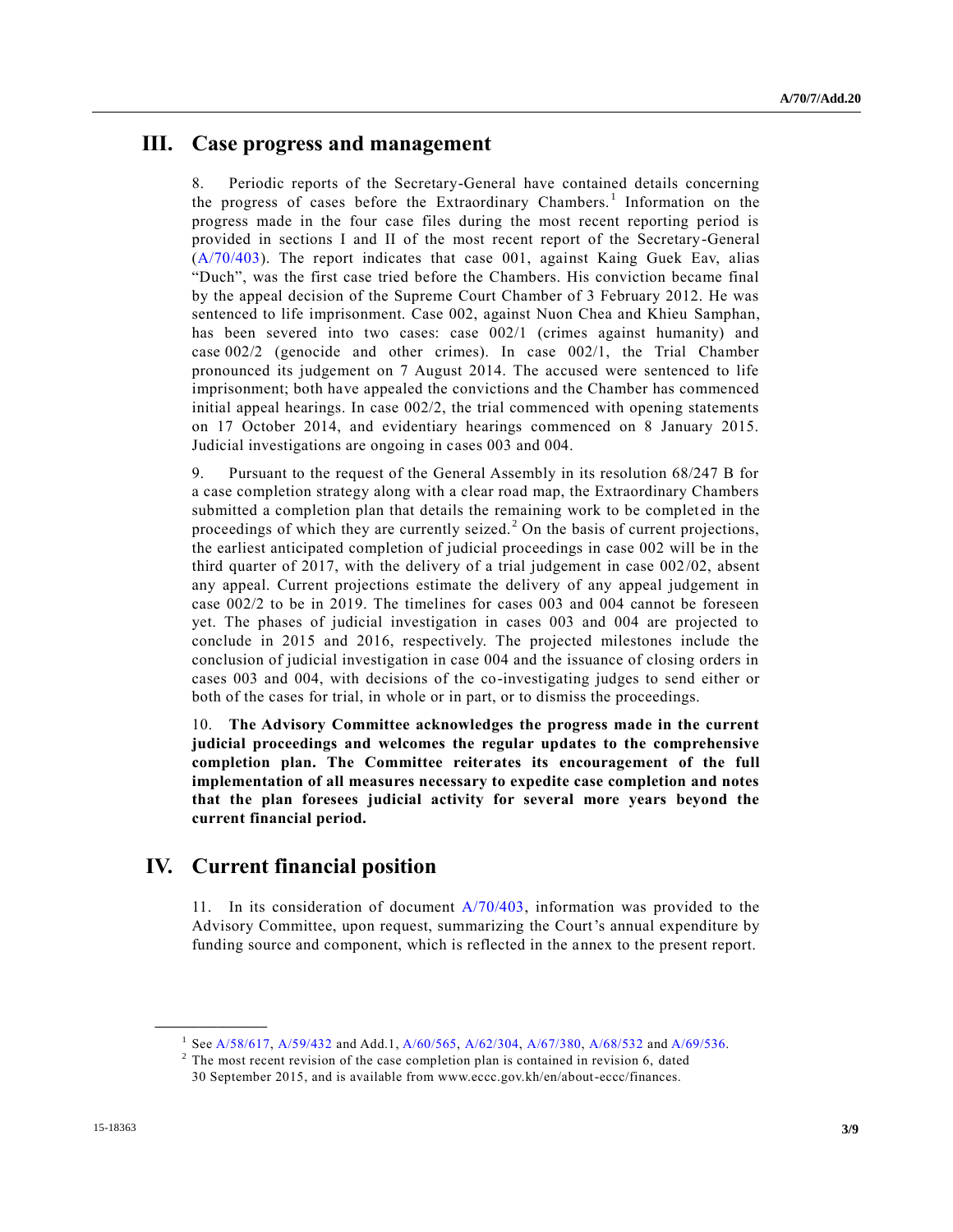#### **National component**

12. The year 2015 saw a significant improvement in the funding situation for the national component, with the Royal Government of Cambodia meeting more than 60 per cent of the costs with a contribution of \$4.1 million that covered \$1.6 million for operational costs and \$2.5 million for the salaries of national staff. The Advisory Committee was informed, upon enquiry, that the total requirements for the national component were estimated at \$6,568,600 in 2015, international donors being expected to contribute \$2,468,600. However, as at the end of October 2015, a large portion of the related pledges for 2015 was still outstanding. The Secretary-General indicates in his report that, owing to cash flow issues, temporary funding shortages in July 2015 were resolved with an exceptional temporary transfer arranged by one funding partner for the Chambers. As no funding was available for August 2015, payment of national salaries was postponed until the receipt of expected voluntary contributions. In addition to a serious effect on national staff, there is potential for a significant resulting impact on the work of the Chambers, including possible delays to the completion of its judicial mandate  $(A/70/403)$ , para. 34).

13. Pursuant to the Agreement between the United Nations and the Royal Government of Cambodia, the United Nations is responsible for defraying the costs required to support the international component of the Chambers, while the Royal Government of Cambodia is responsible for defraying the costs of the national component, including salaries of national personnel, utilities and service expenses of the Chambers. In its resolution 69/274 A, the General Assembly encouraged all Member States to provide voluntary support for both the international and national components of the Extraordinary Chambers and requested the Secretary-General to continue his intensive efforts to obtain additional voluntary contributions, including by broadening the donor base, for funding the future activities of the Extraordinary Chambers.

14. **The Advisory Committee notes the recent commitments made by the Royal Government of Cambodia concerning the coverage of the staff costs of the national component. The Committee views this commitment as an encouraging step towards the implementation of the Agreement with the United Nations, which provides that the Royal Government of Cambodia is fully responsible for the salaries of the Cambodian judges and Cambodian personnel, in addition to all costs associated with hosting and operating the premises of the Chambers. The Committee trusts that the Secretary-General will continue to engage at the highest level with the relevant authorities in charge of the proper functioning of the national component to ensure that the terms of the Agreement are observed.** 

#### **International component**

**\_\_\_\_\_\_\_\_\_\_\_\_\_\_\_\_\_\_**

15. In its resolution 69/274 A, the General Assembly authorized the Secretary-General, as an exceptional measure, to enter into commitments in an amount not to exceed \$12.1 million to supplement the voluntary financial resources of the international component of the Extraordinary Chambers for 2015. The Advisory Committee was informed, upon enquiry, that the full requirements for the international component for 2015 were estimated at  $$25,514,100.<sup>3</sup>$  As at the end of

<sup>&</sup>lt;sup>3</sup> Estimated at \$27,489,000 in the report of the Secretary-General of 2014 ( $A/69/536$ , para. 47).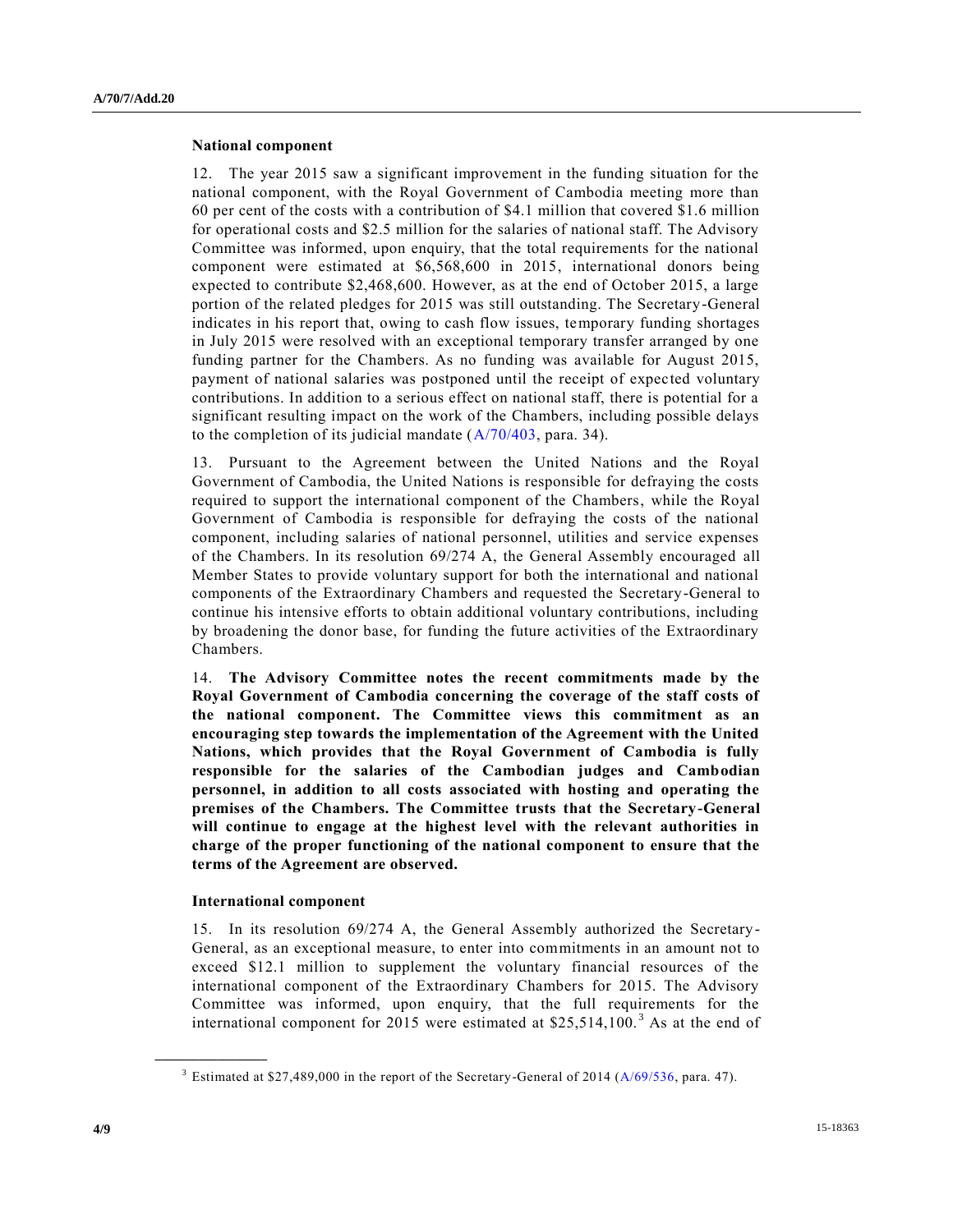October 2015, the full amount of the commitment for 2015 had been drawn upon. However, payment of three pledges totalling \$8.35 million was still outstanding. The Committee was also informed that receipt of those funds would reduce the drawdown of the commitment authority from \$12.1 million to approximately \$8.83 million at the end of 2015.

16. The Secretary-General indicates in his report that, historically, funding for the international component of the Chambers has been raised each year from a limited number of Governments, most of which participate in the Principal Donors Group. Since 2008, the Secretary-General has designated an expert to provide short-term technical assistance and guidance to the United Nations Assistance to the Khmer Rouge Trials. The current Special Expert assumed his duties in January 2012 and has developed a fundraising strategy for the Extraordinary Chambers. The strategy has been shared with the Principal Donors Group for feedback and, inter alia, focuses on efforts to broaden the donor base through outreach to potential new donor Governments. In coordination with the Special Expert, the Principal Donors Group approached a number of permanent missions to the United Nations in New York through a letter and funding appeal in September 2015 [\(A/70/403,](http://undocs.org/A/70/403) para. 29).

17. **In view of the persistent funding challenges faced by the Extraordinary Chambers, the Committee stresses again the ongoing need for intensified fundraising efforts, including by broadening the donor base for the Extraordinary Chambers.** 

### **V. Resource requirements and request for a subvention to the Extraordinary Chambers in the Courts of Cambodia**

18. For 2016, resource requirements for the international component in the amount of \$25,697,700 would provide for the continuation of the 160 posts (12 D-2, 1 D-1, 7 P-5, 18 P-4, 38 P-3, 6 P-2, 23 Field Service, 10 National Professional Officers, 45 General Service) and non-post resource requirements. Pursuant to the recommendation of the Advisory Committee in its previous report [\(A/69/652,](http://undocs.org/A/69/652) para. 39) and the request of the General Assembly in its resolution 69/274 A, a full justification is provided for the resource requirements without prejudice to the voluntary nature of the current funding arrangements.

19. With regard to financing sought for 2016, the Secretary-General is seeking approval by the General Assembly of an appropriation for a subvention for the international component of the Extraordinary Chambers in the amount of \$25,151,300, which represents the full 2016 budget (\$25,697,700) minus an existing voluntary pledge amounting to  $$546,400$   $(A/70/403, \text{ para. } 42)$  $(A/70/403, \text{ para. } 42)$ . The Advisory Committee was informed, upon enquiry, that an additional outstanding pledge of \$3,820,200 for both the international and national components had not been taken into consideration in the determination of the level of the subvention request.

20. The Secretary-General indicates in his report that he will continue intensive fundraising efforts. However, the requested subvention would allow the United Nations to issue contracts to international staff of up to one year, or for shorter periods if the defined need is less, thereby providing stability to staff to enable them to fully focus on ensuring the smooth and uninterrupted operation of the Extraordinary Chambers. The Secretary-General proposes that the subvention be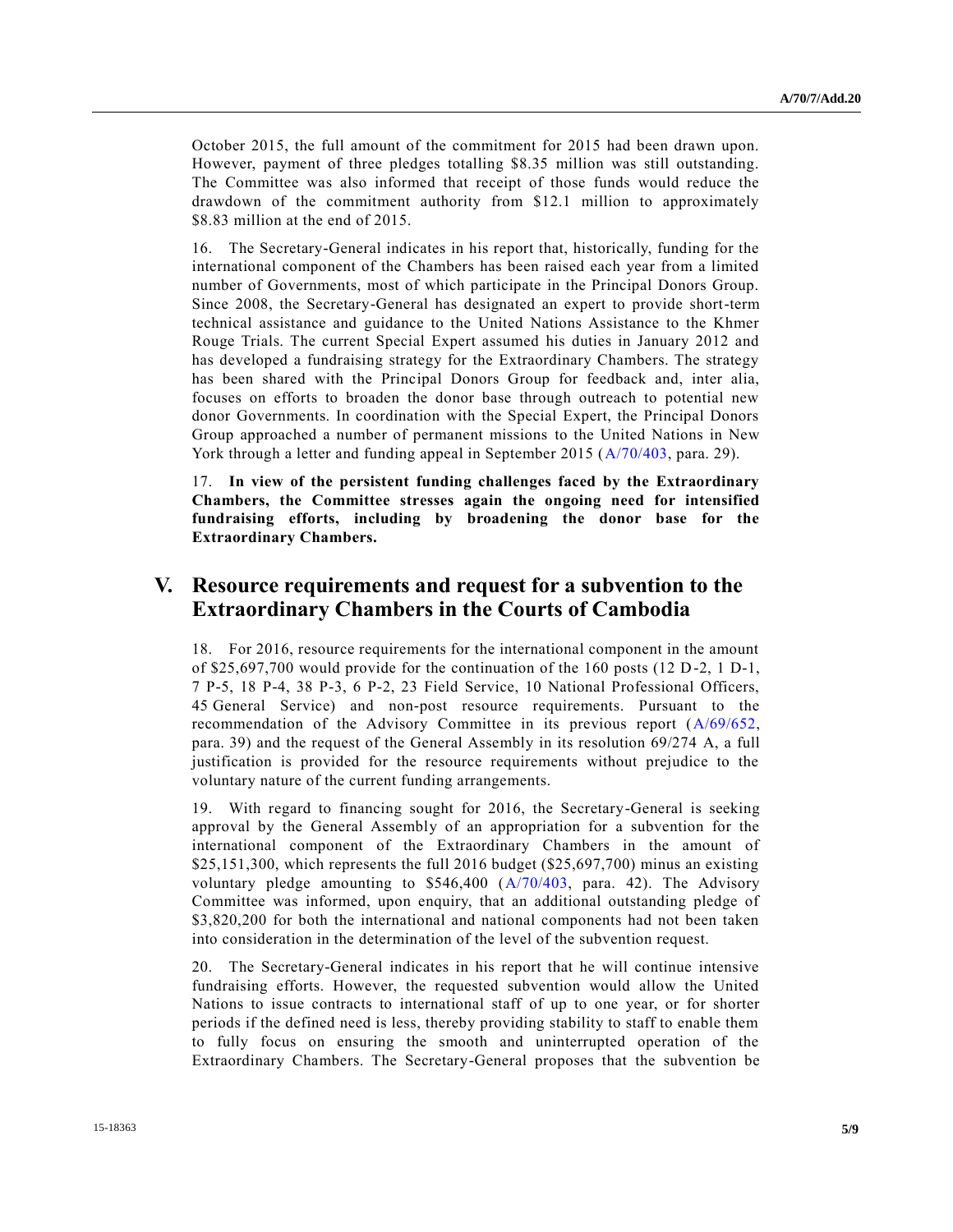available to be drawn upon, should there be insufficient extrabudgetary funds on hand to meet the international component's salary and operational costs (ibid.).

21. For 2016, the resource requirements for the national component amounting to \$6,643,500 would provide for the continuation of 185 posts (15 D-1, 1 P-5, 58 National Professional Officers, 111 General Service (Other level)). **The Advisory Committee notes that the General Assembly is not requested to appropriate any funds for the national component in 2016.** 

22. For 2017, indicative resource requirements for the international component in the amount of \$20,089,300 would provide for 138 posts (12 D-2, 1 D-1, 7 P-5, 16 P-4, 30 P-3, 2 P-2, 21 Field Service, 10 National Professional Officers, 39 General Service) and non-post items, including non-staff compensation, consultants and experts, travel of staff, travel of witnesses, contractual services, general operating expenses, supplies, and furniture and equipment (ibid., table 2 and para. 40).

23. The shortfall in pledges for the international component as at the end of October 2015 amounted to \$8.83 million for the year 2015 and \$45.24 million for the biennium 2016-2017 (ibid., para. 41). Information on the financial status of both the international and national components of the Extraordinary Chambers is contained in the annex to document [A/70/403.](http://undocs.org/A/70/403) **The Advisory Committee notes with concern the adverse cash position of the Extraordinary Chambers and the worsening financial situation of the international component in 2015.**

#### **Staffing requirements**

24. The Secretary-General proposes the reclassification of the post of Chief of the Legal Unit from the P-4 to the P-5 level in 2016. The post is located in the Office of the International Co-Investigating Judge. The Advisory Committee was informed that the proposed reclassification was aimed at reflecting the increase in responsibilities towards the conclusion of the investigation, issuance of the clo sing order and filing of appeals against the closing order. Upon enquiry, the Committee was further informed that the functions of the post had evolved from overseeing that unit to supervising the chiefs of the investigative and analysis units and that tho se functions had further evolved into those of the Chief of Staff of the Office of the International Co-Investigating Judge.

25. The Advisory Committee is not convinced by these arguments and considers that additional needs in terms of workload should be met through alternative means. Moreover, some of the new functions seem to belong to a different post category than those of a Legal Officer/Chief of the Legal Unit. **While recognizing that the staffing proposals are not being submitted for approval, the Advisory Committee considers that the upward reclassification from the P-4 to the P-5 level of the post of Chief of the Legal Unit is not justified.**

#### **Contractual services**

26. The Advisory Committee was informed, upon enquiry, that the requirements for contractual services related to translation, transcription and interpretation increased significantly in the recent period, from \$372,632 in 2014 to \$2,623,993 in 2015. The Advisory Committee was also informed that this increase relates mostly to the translation of documents for the conduct of the trials. The Secretary-General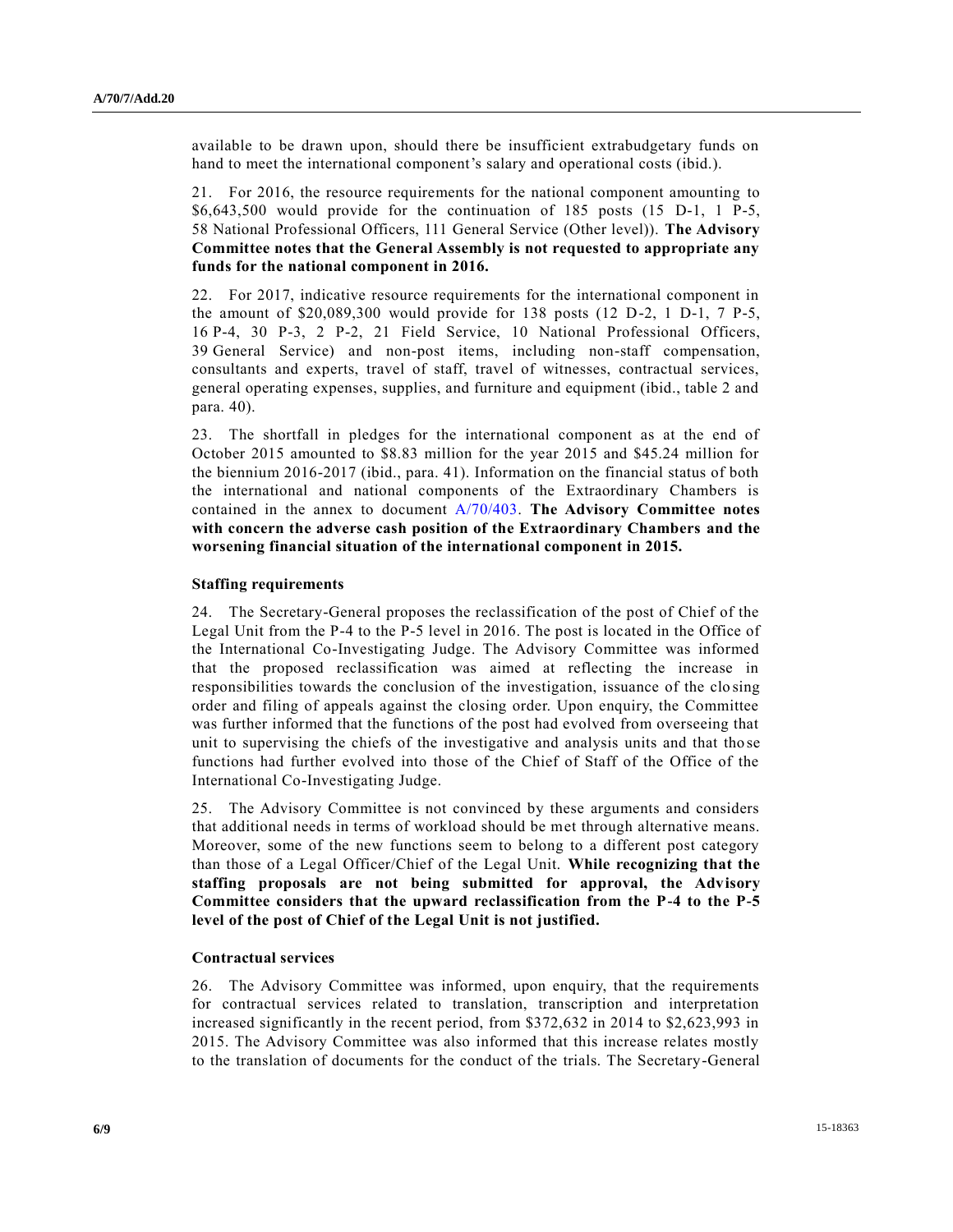indicates that, on 16 October 2014, the Trial Chamber directed the Office of Administration to ensure that the Interpretation and Translation Unit was provided with the resources necessary to prevent unnecessary delays in the trial proceedings for case 002/02. The President of the Supreme Court Chamber also issued an order on 14 November 2014 requesting the Administration to reinforce the Interpretation and Translation Unit of the Extraordinary Chambers. The Advisory Committee was further informed that, during the course of 2015, taking into account local capacities for translation services, it had been necessary to draw from both commercial providers and individual consultants. The requirements for consultants and experts for translation, transcription and interpretation amounted to \$367,955 in 2015. The Secretary-General also indicates that the official language of the Extraordinary Chambers is Khmer and that the official working languages are English, French and Khmer. Consequently, most of the documents need to be translated to or from Khmer, a service that cannot be provided by United Nations Headquarters.

27. **The Advisory Committee encourages the Extraordinary Chambers to exercise restraint and to make judicious use of external contractors and consultants, without prejudice to the requisite caseload requirements for translation, transcription and interpretation. The Committee expects that the Chambers will undertake all efforts to exercise budgetary discipline and identify operational efficiencies in this regard.** 

#### **Enterprise resource planning system (Umoja)**

28. The Advisory Committee recalls that, in its previous report, it questioned the necessity of establishing new posts in the Chambers to support the implementation of Umoja but rather indicated that training of existing staff would be more appropriate [\(A/69/652,](http://undocs.org/A/69/652) para. 21). The Committee notes that the three related Field Service posts are no longer included in the final approved budget for 2015. In addition, the Committee was informed, upon enquiry, that the Chambers had conducted a review of their administrative procedures in the context of Umoja implementation in 2016-2017. On the basis of that review, two Field Service posts (Human Resources Assistants) would be abolished, one in 2016 and the other in 2017.

### **VI. Conclusions and recommendations**

29. The Advisory Committee notes that, from 2005 to 2013, the Extraordinary Chambers were fully funded through voluntary contributions. As mentioned in paragraphs 6 and 7 above, in 2014 the General Assembly, in its resolution 68/247 B, authorized the Secretary-General, as an exceptional measure, to enter into commitments in an amount not to exceed \$15.54 million to supplement the voluntary resources of the international component. Those funds, however, were never drawn upon, as voluntary funding eventually covered in full the international component's obligations during 2014. For 2015, the Assembly, in its resolution 69/274 A, authorized commitments in an amount not to exceed \$12.1 million; as at October 2015, the funds had been fully drawn upon. **The Advisory Committee notes the persisting financial difficulties of the Chambers and the increasing reliance on subventions from the regular budget of the United Nations.** In this regard, the Committee recalls resolution 69/274 A, in which the Assembly encouraged all Member States to provide voluntary support for both the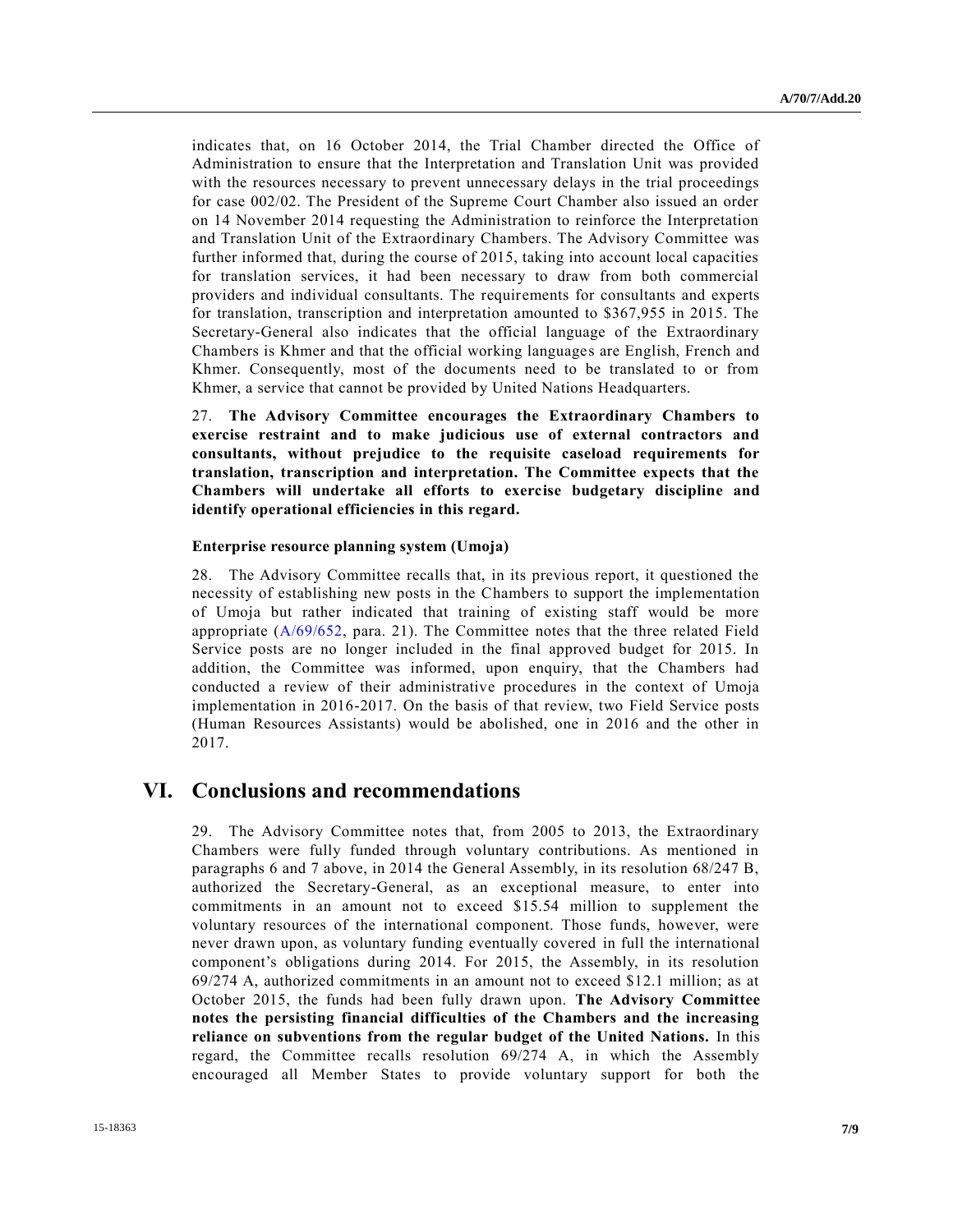international and national components of the Extraordinary Chambers and requested the Secretary-General to continue his intensive efforts to obtain additional voluntary contributions.

30. **In the absence of any decision by the General Assembly to alter the financing arrangements for the Extraordinary Chambers, the Advisory Committee is of the view that a decision to appropriate almost the full amount of the budget of the international component for 2016 would undermine the voluntary nature of the current funding arrangements and related fundraising efforts. However, given the current funding challenges faced by the Extraordinary Chambers and the need to ensure the expeditious conclusion of the remaining cases before it, the Advisory Committee considers that for 2016 the United Nations should maintain the level of its support at the level approved by the Assembly for 2015.** 

31. **In view of the projected funding shortfall in the international component for 2016, the fluid nature of outstanding pledges and commitments and the urgent need for resources to ensure the continued operations of the Extraordinary Chambers, the Advisory Committee recommends that the General Assembly authorize the Secretary-General to enter into commitments in an amount not to exceed \$12.1 million to supplement the voluntary financial resources of the international component of the Extraordinary Chambers for the period from 1 January to 31 December 2016 as a bridging financing mechanism and that the Assembly request the Secretary-General to report on the use of the commitment authority during the main part of its seventy-first session.** 

32. **The level of commitment authority would depend on the receipt of voluntary contributions from donors, so that the Chambers can make progress towards completing their work.** 

33. **The Advisory Committee continues to stress that its recommendations are made on the basis that:**

(a) **Should voluntary contributions be received in excess of the remaining requirements for the Extraordinary Chambers for 2016, any regular budget funds provided to the Chambers for this period would be refunded to the United Nations;** 

(b) **Appropriate measures for achieving operational savings and efficiencies in the Extraordinary Chambers are in place** (see para. 27 above);

(c) **The Chambers continue their efforts to seek voluntary contributions** (see para. 17 above);

(d) **Appropriate monitoring and reporting arrangements are in place to ensure an incremental release of funds to the Extraordinary Chambers based on its monthly cash position;** 

(e) **The Secretary-General continues his efforts to ensure that the terms of the Agreement between the Royal Government of Cambodia and the United Nations are observed.**